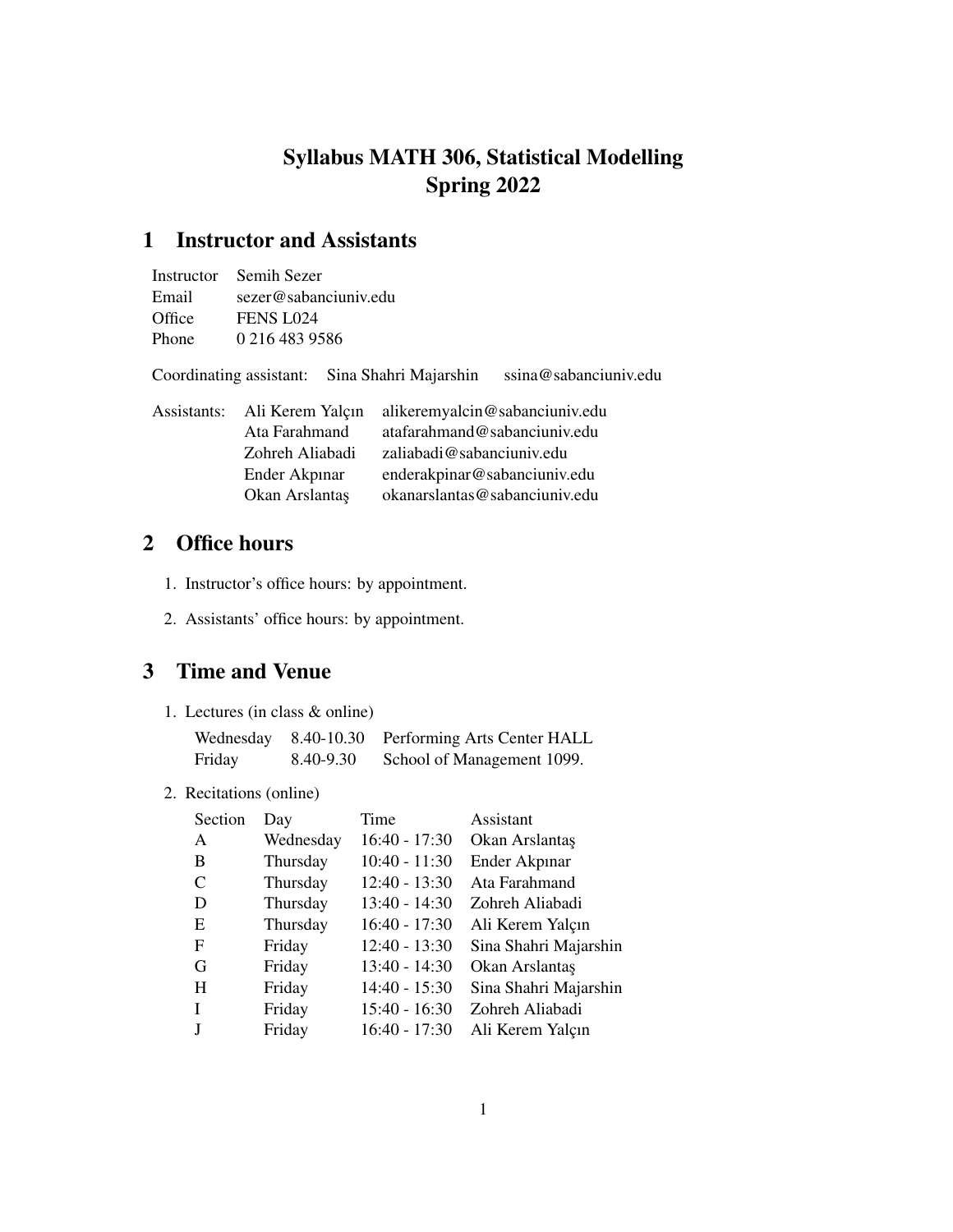### 4 Textbook

John Freund's Mathematical Statistics with Applications, 8th Edition, Pearson.

#### 5 Lecture slides and videos

Slides and lecture videos will be uploaded on SUCourse+.

## 6 Course Description

The course covers the material listed below. Chapters refer to the above mentioned textbook.

- Chapter 8: Sampling Distributions
- Chapter 10: Point Estimation
- Chapter 11: Interval Estimation
- Chapter 12: Hypothesis Testing
- Chapter 13: Test of Hypothesis Involving Means, Variances and Proportions
- Chapter 14: Regression and Correlation . . . and more if time permits

#### 7 Course and Exam Policies

1. There will be one midterm and one final. Their weights are as follows:

Midterm: 45%

Final:  $55\%$ 

Both the midterm and the final will be (non-online) written exams held in classrooms on campus.

The midterm date is as follows:

April 28, at 19.40.

Final exam date will be announced by the Student Resources.

2. Make-up policy

There will be a single make-up exam after the final exam. The make-up exam grade will replace all your missing exam grades.

If you miss an exam, you do NOT need to contact the instructor to explain the reason.

It is STRONGLY recommended that you take both exams as scheduled. The make-up exam will be cumulative. The date of the make-up exam will be announced later.